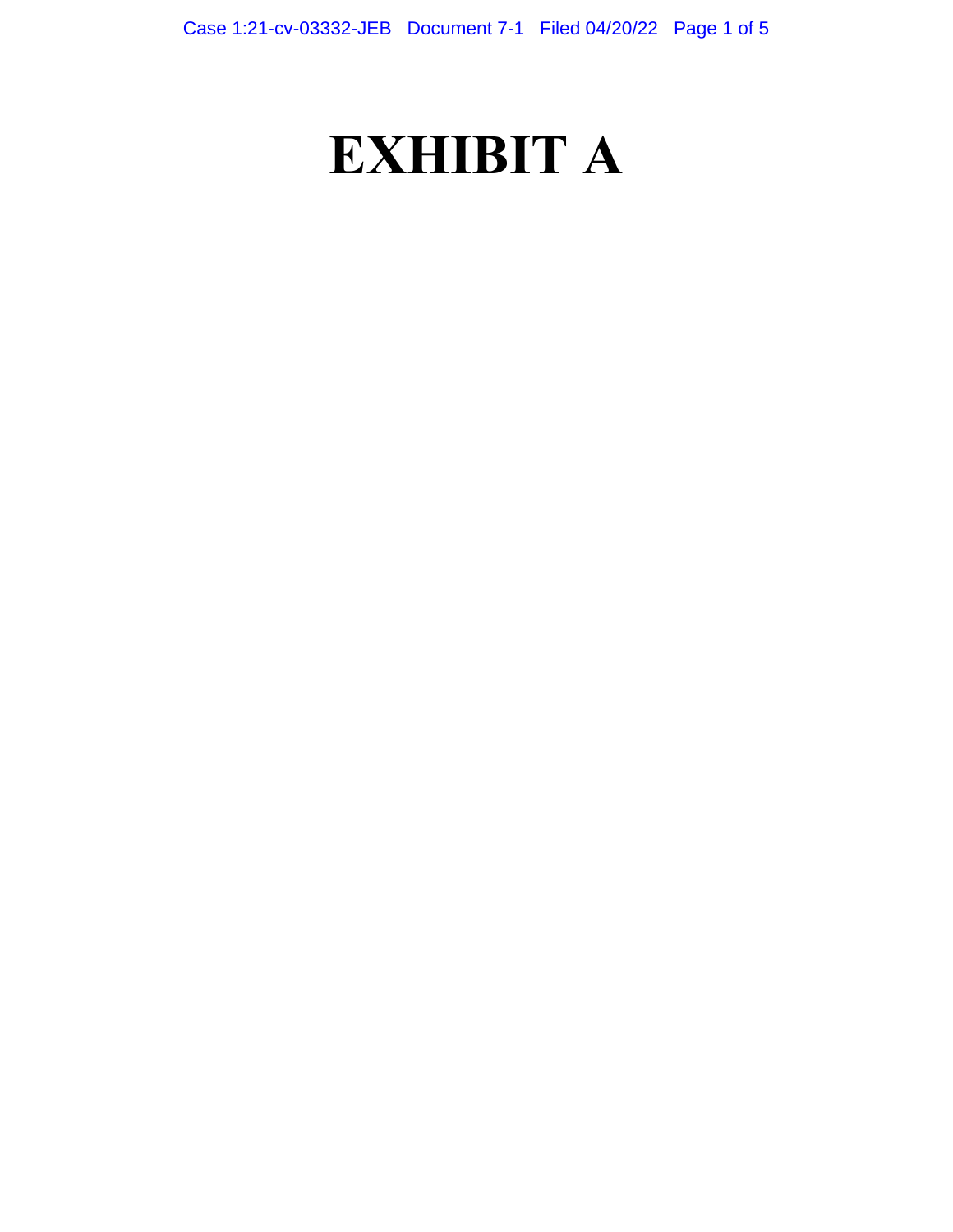## **UNITED STATES DISTRICT COURT FOR THE DISTRICT OF COLUMBIA**

UNITED STATES OF AMERICA

*Plaintiff*,

v. Civil Action No. 1:21-cv-03332-JEB

CLARENCE L. WERNER

*Defendant*.

## **FINAL JUDGMENT**

 alleging that Defendant Clarence L. Werner violated Section 7A of the Clayton Act (15 U.S.C. "HSR Act")); "HSR Act")); AND WHEREAS the United States and Defendant, have consented to the entry of this WHEREAS, the United States of America filed its Complaint on December 22, 2021, § 18a, commonly known as the Hart-Scott-Rodino Antitrust Improvements Act of 1976 (the

 party regarding any issue of fact or law; Final Judgment without the taking of testimony, without trial or adjudication of any issue of fact or law, and without this Final Judgment constituting any evidence against or admission by any

NOW, THEREFORE, it is ORDERED, ADJUDGED, AND DECREED:

# **I. JURISDICTION**

 7A of the Clayton Act, 15 U.S.C. § 18a. The Court has jurisdiction over the subject matter of and each of the parties to this action. The Complaint states a claim upon which relief can be granted against Defendant under Section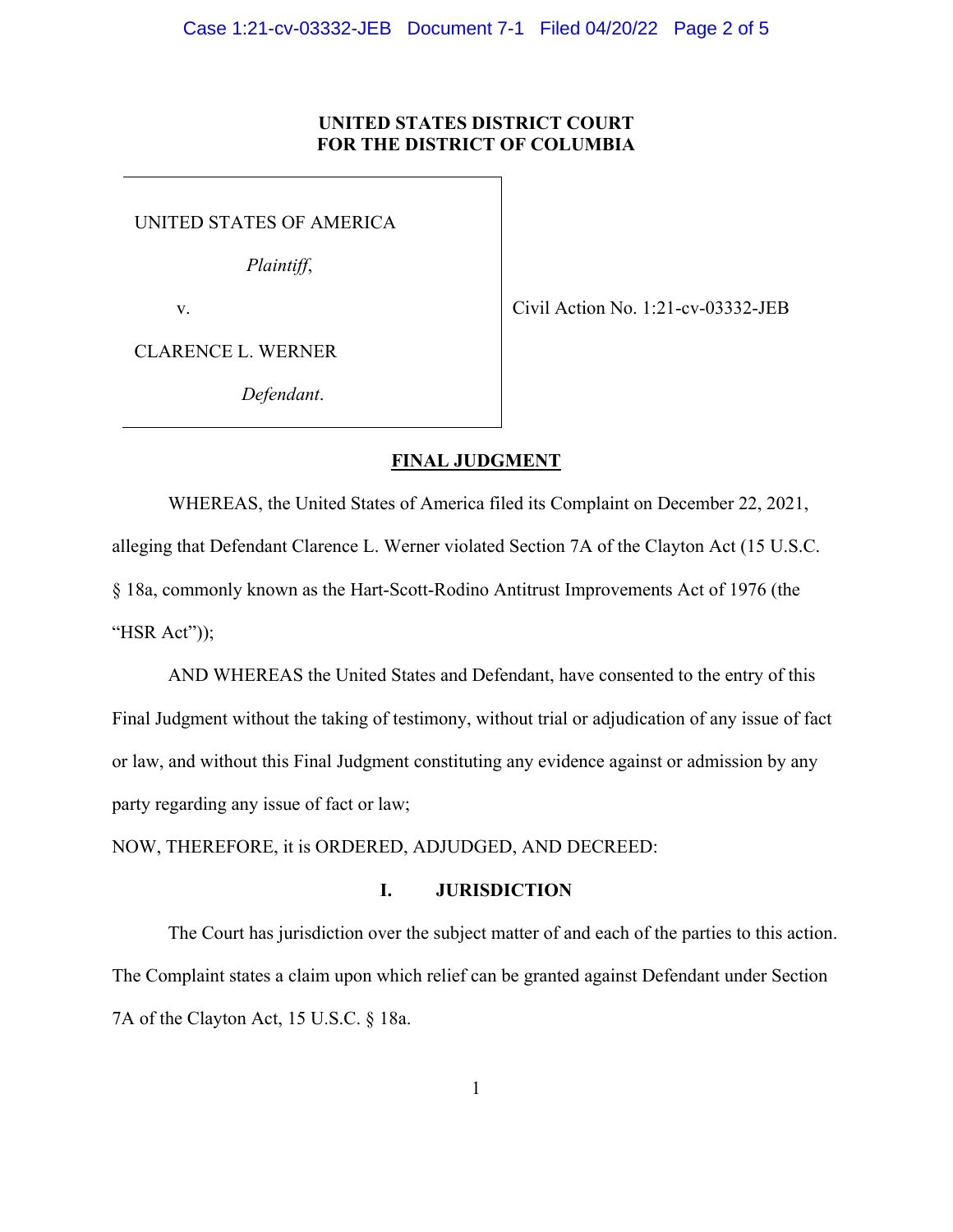## **II. CIVIL PENALTY**

 Judgment is hereby entered in this matter in favor of the United States and against Defendant, and, pursuant to Section 7A(g)(1) of the Clayton Act, 15 U.S.C. § 18a(g)(1), the Debt Penalties Inflation Adjustment Act of 1990, 28 U.S.C. § 2461), the Federal Civil Penalties to pay a civil penalty in the amount of four hundred eighty-six thousand nine hundred dollars (\$486,900). Payment of the civil penalty ordered hereby must be made by wire transfer of funds or cashier's check. If the payment is to be made by wire transfer, prior to making the transfer, Defendant will contact the Budget and Fiscal Section of the Antitrust Division's Executive Office at [ATR.EXO-Fiscal-Inquiries@usdoj.gov](mailto:ATR.EXO-Fiscal-Inquiries@usdoj.gov) for instructions. If the payment is made by cashier's check, the check must be made payable to the United States Department of Justice and Collection Improvement Act of 1996, Pub. L. 104-134 § 31001(s) (amending the Federal Civil Inflation Adjustment Act Improvements Act of 2015, Pub. L. 114-74 § 701 (further amending the Federal Civil Penalties Inflation Adjustment Act of 1990), and Federal Trade Commission Rule 1.98, 16 C.F.R. § 1.98, 86 Fed. Reg. 2541 (January 13, 2021), Defendant is hereby ordered delivered to:

> Liberty Square Building<br>450 5<sup>th</sup> Street, NW 450 5<sup>th</sup> Street, NW Chief, Budget & Fiscal Section Executive Office, Antitrust Division United States Department of Justice Room 3016 Washington, D.C. 20530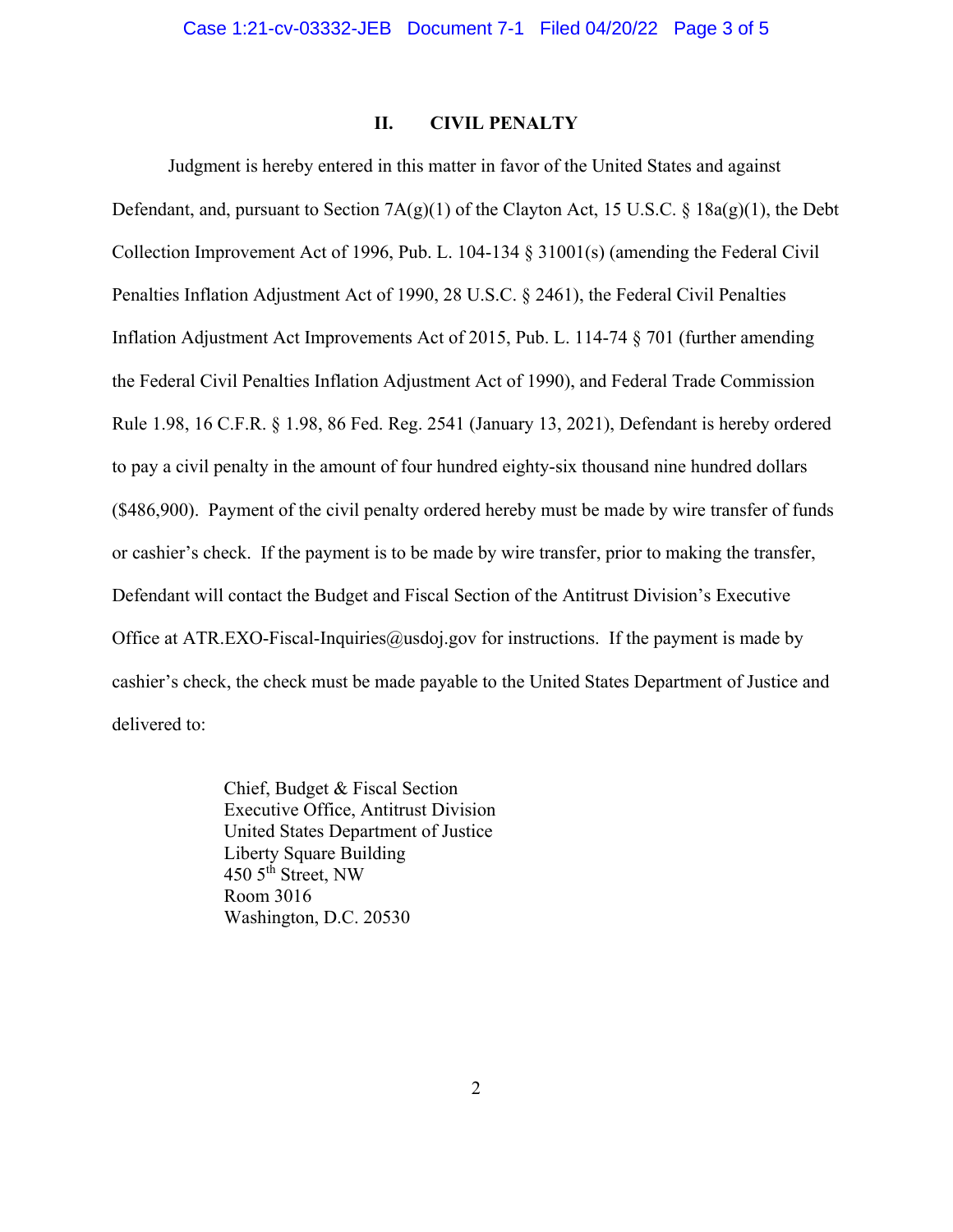this Final Judgment. In the event of a default or delay in payment, interest at the rate of eighteen percent (18%) per annum will accrue thereon from the date of the default or delay to the date of Defendant must pay the full amount of the civil penalty within thirty (30) days of entry of payment.

#### **III. III. COSTS**

 Each party will bear its own costs of this action, except as otherwise provided in Paragraph IV.C.

## **IV. ENFORCEMENT OF FINAL JUDGMENT**

 Final Judgment, including the right to seek an order of contempt from the Court. Defendant agrees that in a civil contempt action, a motion to show cause, or a similar action brought by the United States regarding an alleged violation of this Final Judgment, the United States may A. The United States retains and reserves all rights to enforce the provisions of this establish a violation of this Final Judgment and the appropriateness of a remedy therefor by a preponderance of the evidence, and Defendant waives any argument that a different standard of proof should apply.

 enforce, any provision of this Final Judgment that is stated specifically and in reasonable detail, whether or not it is clear and unambiguous on its face. The terms of this Final Judgment should B. Defendant agrees that he may be held in contempt of, and that the Court may not be construed against either party as the drafter.

C. In connection with a successful effort by the United States to enforce this Final Judgment against Defendant, whether litigated or resolved before litigation, Defendant agrees to reimburse the United States for the fees and expenses of its attorneys, as well as all other costs